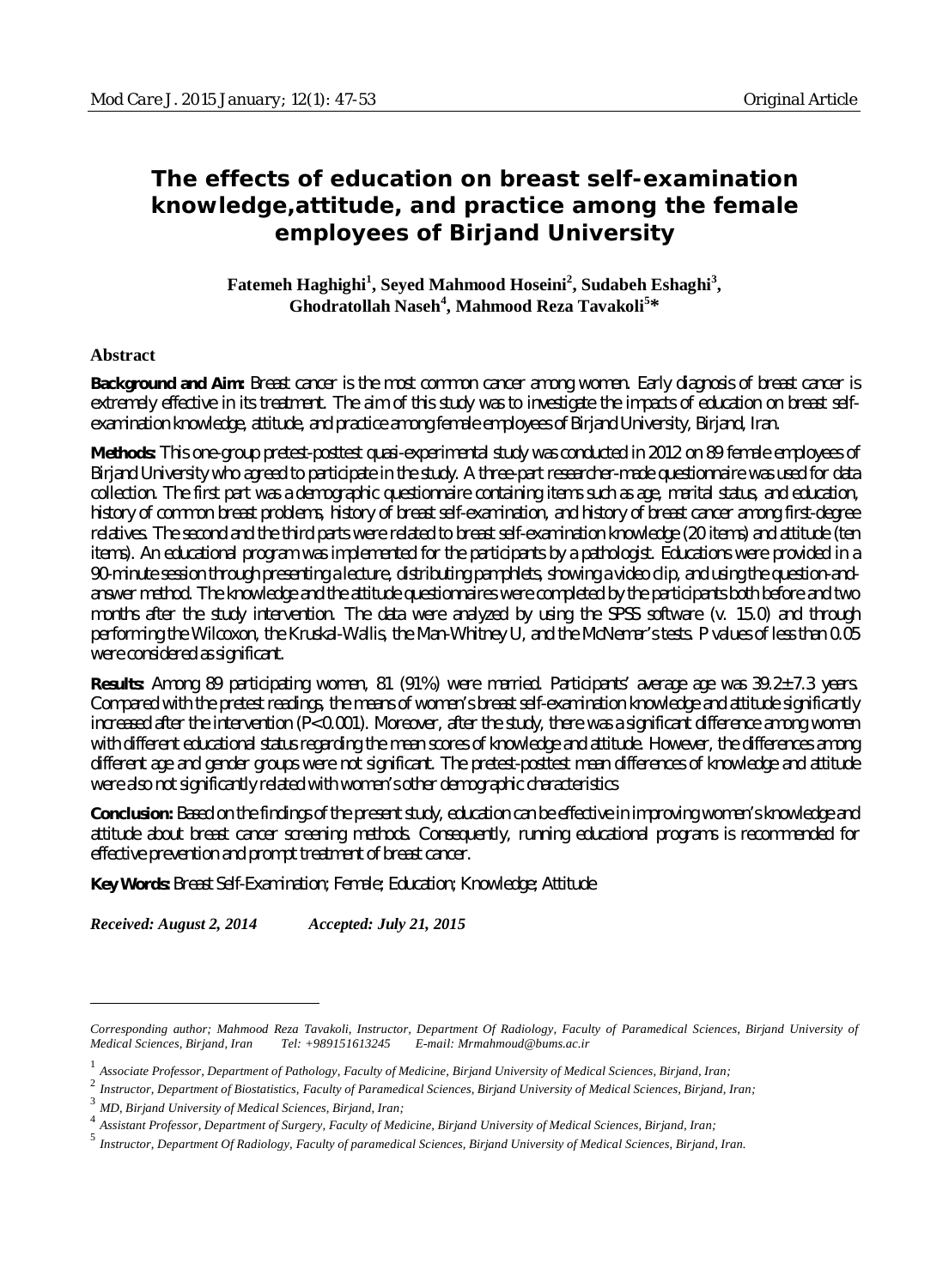## Introduction

Cancer is the second leading cause of death worldwide (1). Breast cancer is the most common organ cancer among women, the first leading cause of death among 40–45 year-old women, and the cause of death of 19% of all women who suffer from cancer (2). Annually, more than 1.2 million new cases of cancer are diagnosed and more than 500000 patients die due to cancer (3). Breast cancer is also among the most common cancers in Asia. The incidence rate of cancer in Iran has exceeded the rate predicted by the World Health Organization and is 125 cases per 100000 persons (4).

One of the methods for effectively managing breast cancer and reducing its mortality rate is its early diagnosis. If diagnosed early, it can be treated successfully in 90% of cases. However, recovery rate is reduced to 60% in terminal breast cancers. About 96% of all breast cancer cases in Iran are diagnosed in advanced stages (5). As early diagnosis of breast cancer can be associated with better treatment outcomes and lower mortality rate, conducting screening tests is critical (6). The most important screening tests for breast cancer are respectively mammography, clinical breast exam, and breast selfexamination (7).

Kashfi et al. (2012) quoted Kent (1999) as saying that breast self-examination (BSE) is a safe, private, and free self-diagnostic technique which require no screening device and if performed correctly and regularly, it can facilitate the early diagnosis and treatment of breast cancer (8). The results of a study conducted in the United States showed that screening mammography and BSE decreased the mortality rate of breast cancer by 25% (9). Mahmoodi and Ramazani et al. (2009) also quoted from the American Cancer Society which reported that a BSE screening program among women older than 40 years decreased mortality rate by 24% (10).

Because of the greater rate of BSE among women in western countries, mortality rate of breast cancer has

decreased considerably in these countries (11). However, this is not true for developing countries. Moreover, women's knowledge and proficiency in the area of BSE are limited in developed countries and particularly in developing ones (12). Barriers to women's regular BSE are their fear, anxiety, as well as lack of knowledge about the importance of regular BSE and the accurate method for doing it (13).

Previous studies have shown that improving public knowledge and attitude about cancer can positively affect individuals' screening behaviors (14, 15). One way for improving women's BSE knowledge, attitude, and practice is education (8). Education not only enhances people's knowledge, but also can play a pivotal role in improving their attitude and practice.

Given the critical role of BSE in early diagnosis of breast cancer, this study was done to investigate the effects of BSE education on knowledge, attitude, and practice among female employees of Birjand University, Birjand, Iran.

## Methods

This one-group pretest-posttest quasi-experimental study was conducted in 2012 on all female employees of Birjand University, Birjand, Iran, who agreed to participate in the study. After obtaining a letter of introduction from Birjand University of Medical Sciences, Birjand, Iran, we referred to Birjand University and issued an announcement for inviting the employees to the study. Accordingly, 89 women agreed to participate. The objectives of the study were explained to the participants and they were assured of the confidentiality of their information. Then, they completed the study questionnaires.

A three-part researcher-made questionnaire was used for data collection. The first part was a demographic questionnaire containing items such as age, marital status, education, history of common breast problems, history of BSE, and history of breast cancer among first-degree relatives. The second and the third parts were related to BSE knowledge (20 items)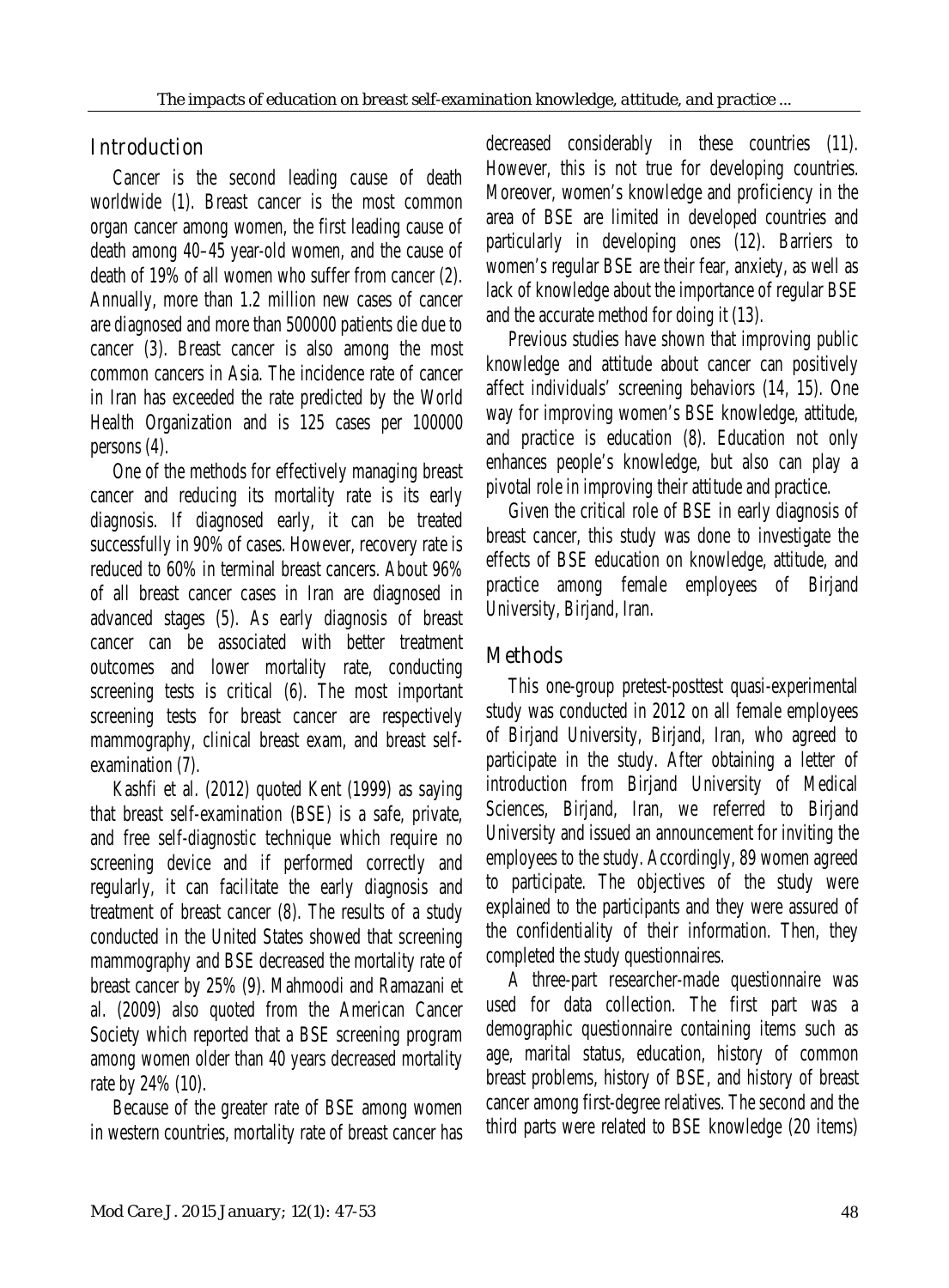and BSE attitude (ten items). Right answers to the knowledge items were scored 1 while wrong and 'I donot know' answers were scored 0. The sum of the scores was considered as the total BSE knowledge score. On the other hand, the attitude items were scored on a likert-type scale from 1 to 5, resulting in a total BSE attitude score of 10–50. The total scores of BSE knowledge and attitude were changed to a scale on which the highest possible score was 100. Scores of greater than 75, 50–75, and less than 50 were interpreted as 'Good', 'Moderate', and 'Poor'. On the other hand, history of performing BSE before and after the study intervention was considered as BSE practice. The validity of the study questionnaire was tested through undertaking content validity assessment. We used experts' comments for designing the questionnaire and determining its scoring. Moreover, items which were considered by the experts as ambiguous were removed. The reliability of the BSE knowledge questionnaire was confirmed by a Cronbach's alpha of 0.74 while the reliability of the BSE attitude questionnaire was assessed by using the test-retest method. Accordingly, 25 women were asked to complete the BSE attitude questionnaire twice with a one-week interval in between. The pretest-posttest correlation coefficient was 0.84.

The participating women were divided into four 20– 25-person groups. An educational program was implemented by a pathologist for each group. The contents of educations were an overview of screening procedures, breast disorders, breast tissue, malignant disorders of the breast, and so on. Educations were provided in a 90-minute session through presenting a lecture, distributing pamphlets, showing a video clip, and using the question-and-answer method. All educations were provided by a same person. The BSE knowledge and attitude questionnaires were recompleted by the study participants two month after the intervention. Pretest questionnaires were coded and the code of each questionnaire was provided to the relevant participant. The participants were asked to

keep their codes and to write them on their own posttest questionnaire.

The data were entered into the SPSS software (v. 15.0). Primarily, the Kolmogorov-Smirnov test was done to evaluate the normal distribution of the variables. As the variables were distributed nonnormally, the Wilcoxon, the Kruskal-Wallis, the Man-Whitney U, and the McNemar's tests were run respectively for pretest-posttest comparison of means, comparing means based on participants' educational status and age, comparing female and male participants, and comparing participants' pretestposttest BSE practice.

## **Results**

Among 89 participating women, 81 ones (91%) were married. The minimum, maximum, and mean of women's age were 24, 53, and  $39.2 \pm 7.3$  years, respectively. Most of the participants held bachelor's degree. The other demographic characteristics of the participants are shown in Table 1.

Before the intervention, the BSE knowledge and attitude of respectively 27% and 56.2% of the participants was good. After the intervention, these values were 67.4% and 79.8%, respectively. Compared with pretest readings, the means of posttest BSE knowledge and attitude significantly increased after the intervention (P<0.001; Table 2).

The results of the Kruskal-Wallis test revealed that before the intervention, the means of BSE knowledge and attitude were not significantly different among women in different age groups and women with different educational status (P>0.05). After the study, women in different age groups also did not differ significantly from each other regarding the means of BSE knowledge and attitude (P>0.05). However, the differences among women with different educational status regarding these two means were statistically significant (P<0.05). The Mann-Whitney U test also indicated that the mean of BSE knowledge among women with master's degree or higher was greater than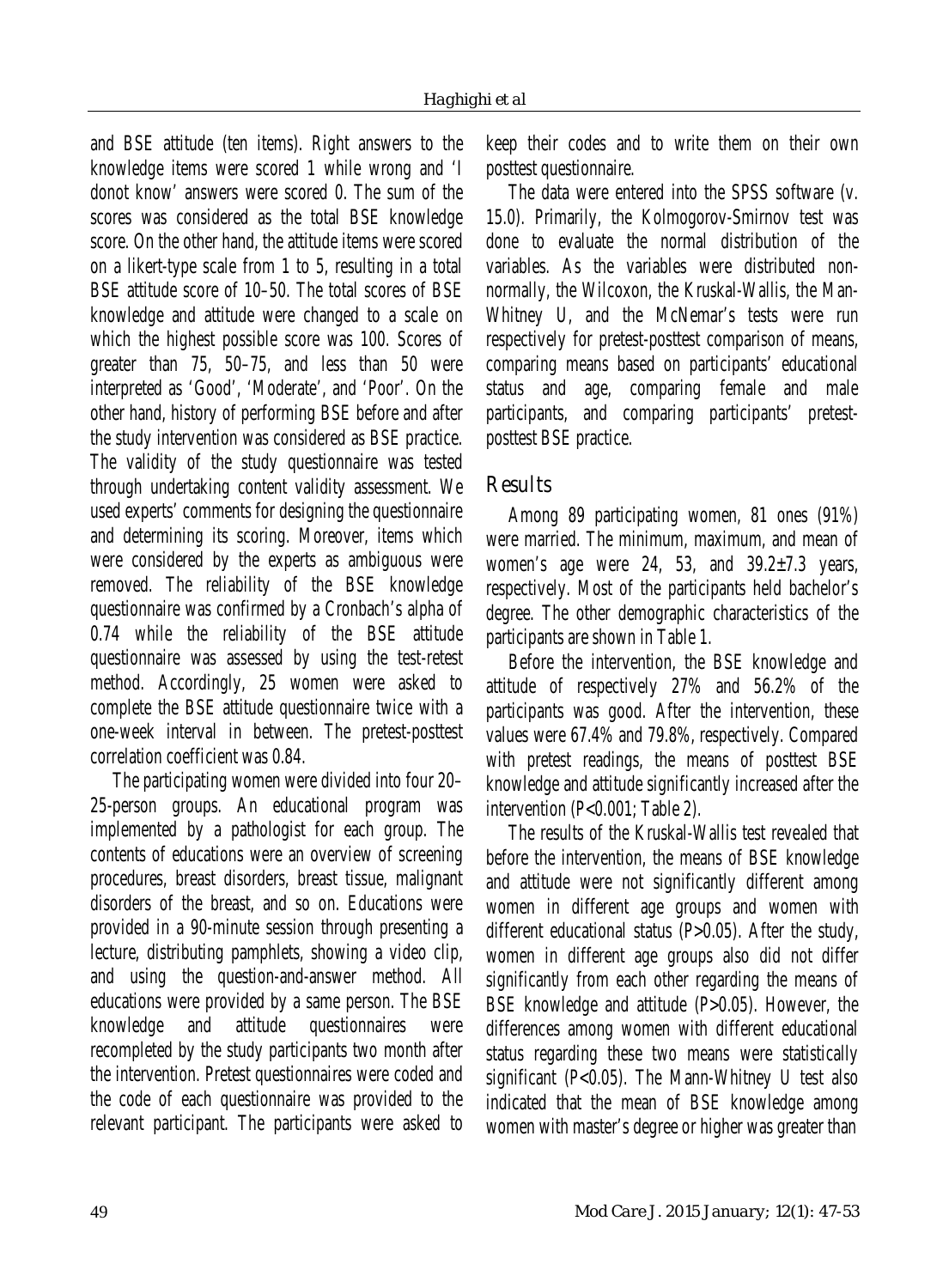| <b>Variables</b>               |                           | <b>Frequency</b> | $\frac{6}{9}$ |  |
|--------------------------------|---------------------------|------------------|---------------|--|
|                                | Less than 35 years        | 26               | 29.2          |  |
| Age                            | $35-44$ years             | 44               | 49.5          |  |
| Marital status                 | More than 44 years        | 19               | 21.3          |  |
|                                | Married                   | 81               | 91            |  |
|                                | Single                    | 8                | 9             |  |
|                                | Associate degree or lower | 19               | 21.3          |  |
| <b>Educational</b> status      | Bachelor's degree         | 54               | 60.7          |  |
|                                | Master's degree or higher | 16               | 18            |  |
| History of common breast       | Yes                       | 5                | 5.6           |  |
| problems                       | No                        | 84               | 94.4          |  |
| History of breast self-        | Yes                       | 32               | 36            |  |
| examination                    | No                        | 57               | 64            |  |
| History of breast cancer among | Yes                       | 5                | 5.6           |  |
| first-degree relatives         | No                        | 84               | 94.4          |  |

**Table 2: Comparing pretest-posttest BSE knowledge and attitude score Variables Measurement Time-point Poor Moderate Good Mean±Standard deviation The results of the Wilcoxon N** (%) **N** (%) **N** (%) **deviation the WHC** Knowledge Before  $10 (11.2)$  55 (61.8) 24 (27) 64.86±14.69 <0.001<br>After 0 (0) 29 (32.6) 60 (67.4) 78.90±10.49 <0.001 Attitude Before 10 (11.2) 29 (32.6) 50 (56.2) 70.84±17.94 <0.001<br>After 0 (0) 18 (2.20) 71 (79.8) 80.34±8.88 <0.001

#### **Table 3: Comparing pretest-posttest BSE knowledge and attitude scores based on participants' age, gender, education, and marital status**

|                 | <b>Variables</b>                            |                                     | <b>Before</b>              | After                              | <b>Pretest-posttest</b><br>mean difference |
|-----------------|---------------------------------------------|-------------------------------------|----------------------------|------------------------------------|--------------------------------------------|
|                 |                                             |                                     | Mean±Standard<br>deviation | <b>Mean</b> ±Standard<br>deviation | Mean±Standard<br>deviation                 |
| Knowledge       | Age:                                        | Less than 35 years                  | $61.73 + 19.13$            | $80.96 + 8.31$                     | $19.23 + 24.54$                            |
|                 |                                             | $35-44$ years                       | $65.06 \pm 14.16$          | 78.41±11.70                        | $13.35 \pm 15.36$                          |
|                 |                                             | More than 44 years                  | $68.68 \pm 6.20$           | 77.24±10.27                        | $8.55 \pm 13.54$                           |
|                 | P value for the Kruskal-Wallis test         |                                     | 0.71                       | 0.39                               | 0.21                                       |
|                 | Education:                                  | Associate degree or lower           | $60.39 \pm 17.02$          | $69.74 + 11.87$                    | $9.34 \pm 19.16$                           |
|                 |                                             | Bachelor's degree                   | $66.85 \pm 13.50$          | $81.06 + 7.97$                     | $14.21 + 17.14$                            |
|                 |                                             | Master's degree or higher           | $63.44 \pm 15.27$          | $82.50 \pm 10.72$                  | 19.06±21.29                                |
|                 | P value for the Kruskal-Wallis test         |                                     | 0.14                       | < 0.001                            | 0.06                                       |
|                 | Marital                                     | Single                              | $45.00 \pm 23.98$          | $78.13 \pm 15.68$                  | $33.13 \pm 35.04$                          |
|                 | status:                                     | Married                             | $66.82 \pm 11.99$          | 78.98±9.98                         | $12.16 \pm 15.00$                          |
|                 | P value for the Mann-Whitney U test<br>0.01 |                                     |                            | 0.84                               | 0.06                                       |
| <b>Attitude</b> |                                             | Less than 35 years                  | $68.85 \pm 22.29$          | $81.54 \pm 9.77$                   | $12.69 \pm 26.54$                          |
|                 | Age:                                        | $35-44$ years                       | $70.45 \pm 17.21$          | $79.43 \pm 8.23$                   | $8.98 \pm 18.13$                           |
|                 |                                             | More than 44 years                  | 74.47±12.46                | $80.79 \pm 9.32$                   | $6.32 \pm 13.32$                           |
|                 |                                             | P value for the Kruskal-Wallis test |                            | 0.80                               | 0.99                                       |
|                 | Education:                                  | Associate degree or lower           | $68.68 \pm 19.28$          | $83.42 \pm 9.29$                   | $14.74 \pm 19.04$                          |
|                 |                                             | Bachelor's degree                   | $71.57 \pm 18.06$          | $80.56 \pm 8.88$                   | $8.98 \pm 21.04$                           |
|                 |                                             | Master's degree or higher           | $70.94 \pm 16.76$          | $75.94 \pm 6.88$                   | $5.00 \pm 17.42$                           |
|                 |                                             | P value for the Kruskal-Wallis test |                            | 0.05                               | 0.12                                       |
|                 | Marital                                     | Single                              | 56.88±31.84                | $80.63 \pm 11.16$                  | $23.75 \pm 39.8$                           |
|                 | status:                                     | Married                             | $72.22 \pm 15.61$          | $80.31 \pm 8.71$                   | $8.09 \pm 16.78$                           |
|                 | P value for the Mann-Whitney U test         |                                     |                            | 1.00                               | 0.70                                       |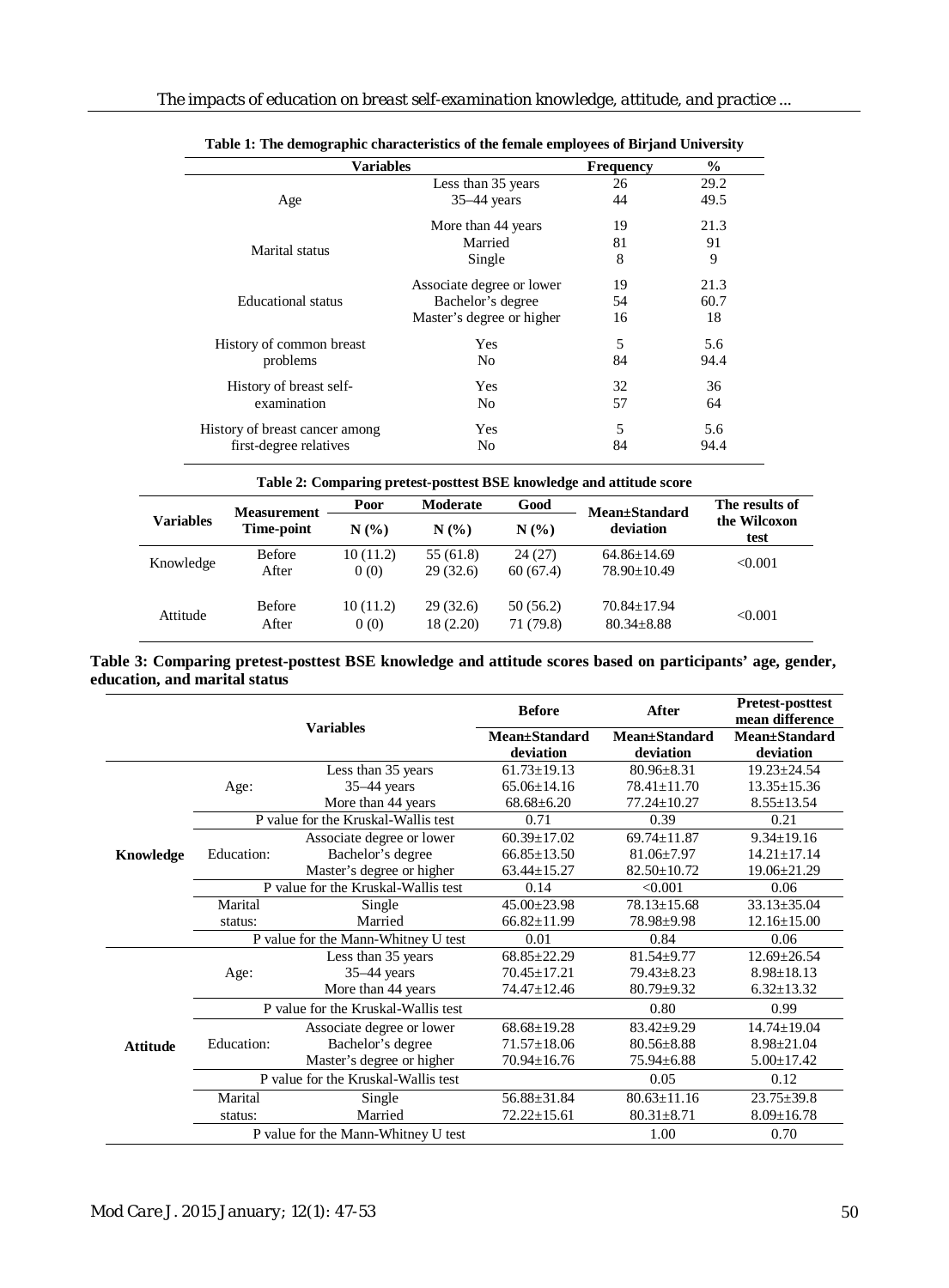| <b>History of breast</b><br>self-examination |     | After     |           | Total    |
|----------------------------------------------|-----|-----------|-----------|----------|
|                                              |     | No        | Yes       |          |
| <b>Before</b>                                | No  | 32 (36)   | 25(28.1)  | 57 (64)  |
|                                              | Yes | 6(6.7)    | 26(29.2)  | 32(36)   |
| Total                                        |     | 38 (42.7) | 51 (57.3) | 89 (100) |
| The McNemar's test                           |     |           | P < 0.001 |          |

**Table 4: Performing BSE before and after the study intervention**

Six women (6.7%) who had the history of performing BSE before the intervention reported that they did not perform BSE after the study. On the other hand, 25 women (28.1%) with no history of BSE reported performing it after the study intervention. The results of the McNemar's test showed that this pretestposttest change in the number of women who performed BSE was statistically significant (P<0.001; Table 4).

## Discussion

Study findings revealed that BSE knowledge of 27% and 61.8% of the participating women was respectively good and moderate. In line with this finding, Mojahed et al. (2001) reported that only 13.2% of nurses and midwifes working in hospitals located in Yazd, Iran, had deep BSE knowledge while their other participants' BSE knowledge was either moderate or limited (17). However, Freeman et al. (2000) reported that 80% of their participants had deep BSE knowledge (18). Our participants' limited BSE knowledge before implementing the intervention can be probably due to receiving no BSE education. After the study intervention, 67.4% of our participants reported having deep BSE knowledge.

The BSE attitude of 56.2% of the study participants was good while 32.6% of them had moderate attitude to BSE. Reisi et al. (2011) reported that 72.45% of their participants had positive attitude toward breast cancer and BSE (19). However, contrary to our findings, Banaeian et al. (2006) found that only 16.7% of women referring to healthcare settings had positive

BSE attitude while the attitude of 67.7% and 15.6% of them was respectively moderate and negative (20).

The findings of the present study revealed that education had significant effects on BSE knowledge and attitude of the female employees of Birjand University. Also Mazloomy et al. (2006) reported that BSE education was effective in improving teachers' knowledge, attitude, and practice (21). Kashfi et al. (2009) also found that education improved women's BSE knowledge, attitude, and practice (8). Moreover, the results of a study undertaken by Shahvari and Gholizade (2006) revealed that education had significant effects on the BSE knowledge, attitude, and practice of healthcare volunteers (22). All these findings are congruent with the findings of the present study.

Tuna et al. (2014) also found online education was effective in significantly increasing women's BSE knowledge, attitude, and practice both one and six months after their intervention (23). Besides, NavvabiRigi et al. (2012) reported that BSE education by using the Health Belief Model had significant effects on teachers' BSE behavior (24). Although Tuna et al. (2014) and NavvabiRigi et al. (2012) provided their educations respectively online (23) and based on the Health Belief Model(24) and our educations were provided through presenting a lecture, distributing pamphlets, showing a video clip, and using the question-and-answer method, the results of all these three studies revealed the positive effects of education on women's BSE knowledge.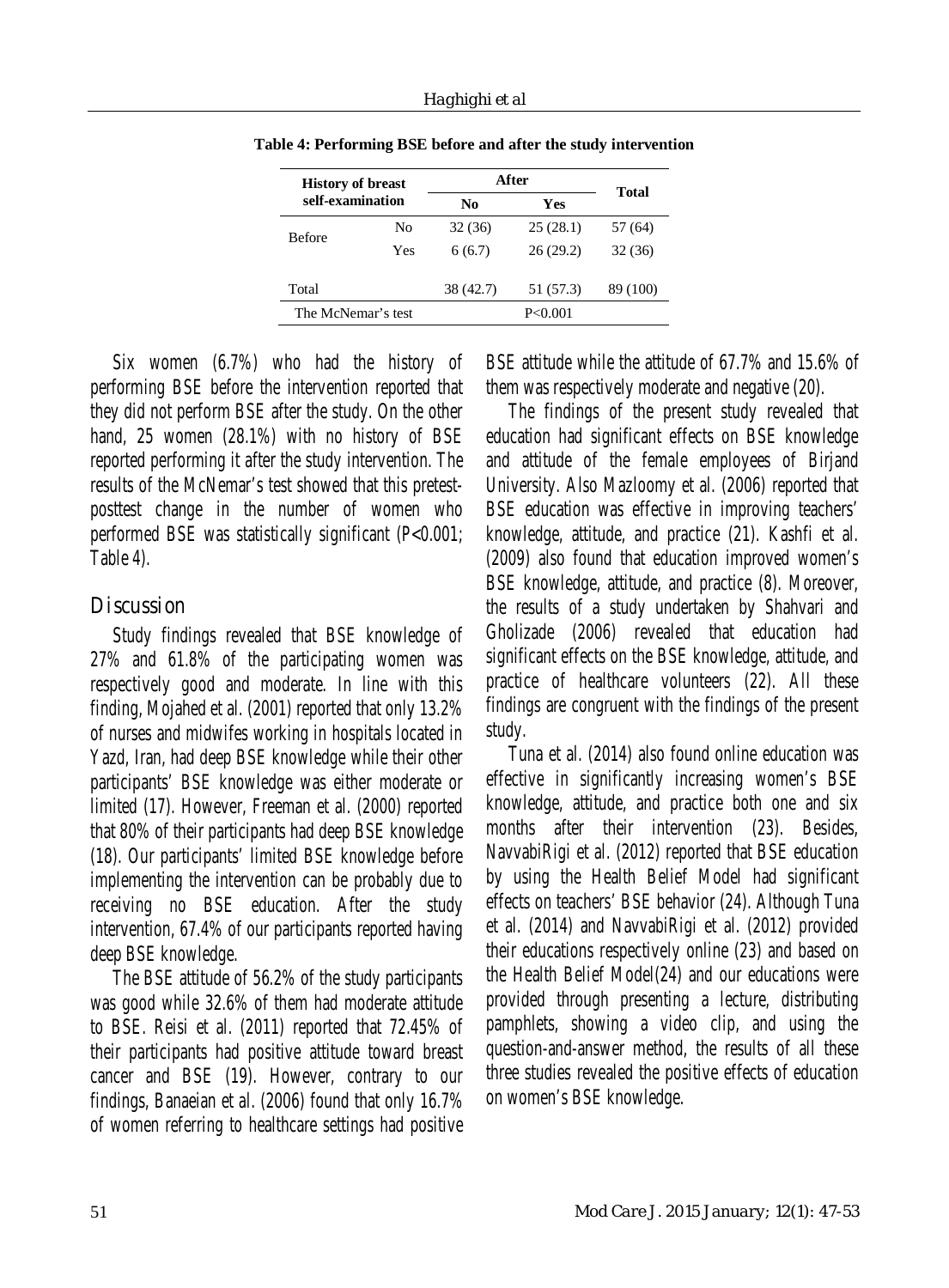Katic et al. (1996) noted that BSE knowledge is essential for all women and hence, all women need to be provided with BSE-related educational programs (25). Ghodazandeh et al. (2004) also highlighted that improving public knowledge and attitude about breast cancer has a positive role in shaping women's screening behaviors and increasing the number of patient-requested clinical breast exams and mammography procedures (26).

When women have deeper knowledge about the necessity and the procedure of BSE, they perform it regularly and correctly (27). In other words, women's knowledge about breast cancer can positively affect their practice. However, different studies have shown that BSE rate is low in Iran mainly due to people's limited knowledge about it (28, 29).Thus, given the progressive increase in the rate of breast cancer as well as the late diagnosis of most breast cancers in Iran, employing effective educational and health-promoting strategies for improving people's knowledge and attitude about BSE seems crucial (30).

## Conclusion

Based on the findings of the present study, education can significantly improve women's knowledge and attitude about breast cancer screening. Consequently, running educational programs is recommended for enhancing women's knowledge about breast cancer and its screening in order to facilitate its early diagnosis.

## References

- 1. Dündar PE, Özmen D, Öztürk B, Haspolat G, Akyıldız F, Çoban S, et al. The knowledge and attitudes of breast self-examination and mammography in a group of women in a rural area in western Turkey. BMC Cancer. 2006; 6: 43.
- 2. Danesh A, Amiri M, Zamani A, Tazhibi M, Ganji F. [Knowledge, attitude and practice (KAP) rate of women employees of education organization about breast self-examination, Shahrekord, 1998]. Journal of Shahrekord University of Medical Sciences. 2002; 4(2): 47-52. [Persian]
- 3. AlizadehSiouki H, Zareban I, Rakhshani F, SHahraki Poor M, Hasanzadeh M, ShamaeianRazavi N, et al. [The effect of peer education on preventive behaviours from aids based on theory of planned behavior in high school second grade students in Zahedan-89]. Horizon Med Sci. 2013; 18(5 supplement): 232-41. [Persian]
- 4. Keshavarz Z, Simbar M, RamazanKhani A, AlaviMajd H. [Factors influencing the behavior of femaleworkers in the reproductive age regarding breast and cervical cancer screening based on the Integrated Model of Planned Behavior and Self-Efficacy: A qualitative approach]. Journal of School of Public Health and Institute of Public Health Research. 2012; 9(3): 23-36. [Persian]
- 5. Harirchi I, Karbakhsh M, Kashefi A, Momtahen AJ. Breast cancer in Iran: results of a multi-cancer study. Asian Pac J cancer Prev. 2004; 5(1):24-7.
- 6. Avci IA. Factors associated with breast selfexamination practices and beliefs in female workers at a Muslim community. Eur J OncolNurs. 2008; 12(2):127-33.
- 7. Levy S. R.Ph.s encouraged to expand breast cancer counseling. Drug Topics. 1999; 143(12): 44.
- 8. Kashfi SM, KhaniJeihooni A, Yazdankhah M. The effect of education about breast self-examination on knowledge, attitude and practice of women in NourabadMamasani health clinics, 2009. Pars Journal of Medical Sciences, Journal of Jahrom University of Medical Sciences. 2012; 10(1): 40-5.
- 9. Bland KI, Copeland III EM. The Brest Compreinsive Management of Benign and Malignant Disorders. 4<sup>th</sup> ed. Philadelphia: Saunders; 2005.
- 10. Mahmoodi A, Ramazani AA. [Study of knowledge, attitude, and practice of presenting women to Zabol health centers with regard to breast self examination by Using health belief model (in 2009)]. Modern Care, Scientific Quarterly of Birjand Nursing and Midwifery Faculty. 2011; 8(2): 65-72. [Persian]
- 11. Parkin DM, Bray FI, Devesa SS. Cancer burden in the year 2000.The global Picture. Eur J cancer. 2001; 37 (suppl 8): S4-66.
- 12. HadizadehTalasaz F, Latifnezhad R. [The effect of a training curriculum on attitude of female students about breast self examination by using health belief model (HBM)]. Journal of BirjandUniverity of Medical Sciences. 2005; 12(1-2): 25-32. [Persian]
- 13. Petro-Nustas W. Health-related behaviors and lifestyle factors of patients with breast cancer. Cancer Nurs. 2002; 25(3): 219-29.